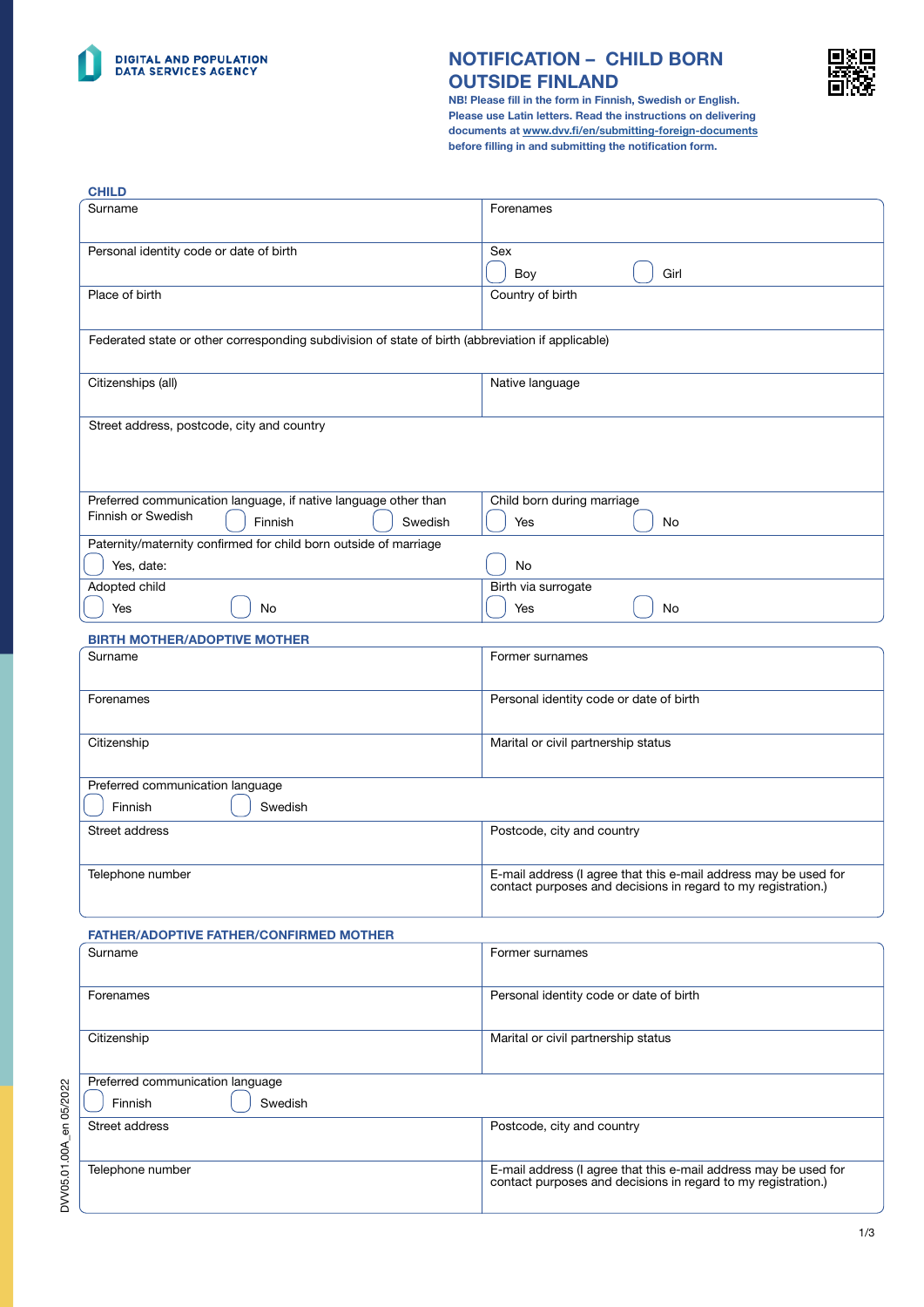

Required documents (legalised and translated if necessary, see instructions: [https://dvv.fi/en/legalisation-of-foreign-documents\)](https://dvv.fi/en/legalisation-of-foreign-documents)

Birth Certificate Statement on establishment of paternity/maternity Custody decision Clarification of a child's citizenship other than Finnish

# DATE AND SIGNATURE<br>Date

Signature and printed name of the person submitting the notification

Documents and the notification form can be delivered to a Finnish diplomatic mission if the notification concerns a Finnish citizen. In other cases, the documents are submitted either by post or in person to the Digital and Population Data Services Agency. Instructions for delivering documents: [www.dvv.fi/en/submitting-foreign-documents.](http://www.dvv.fi/en/submitting-foreign-documents)